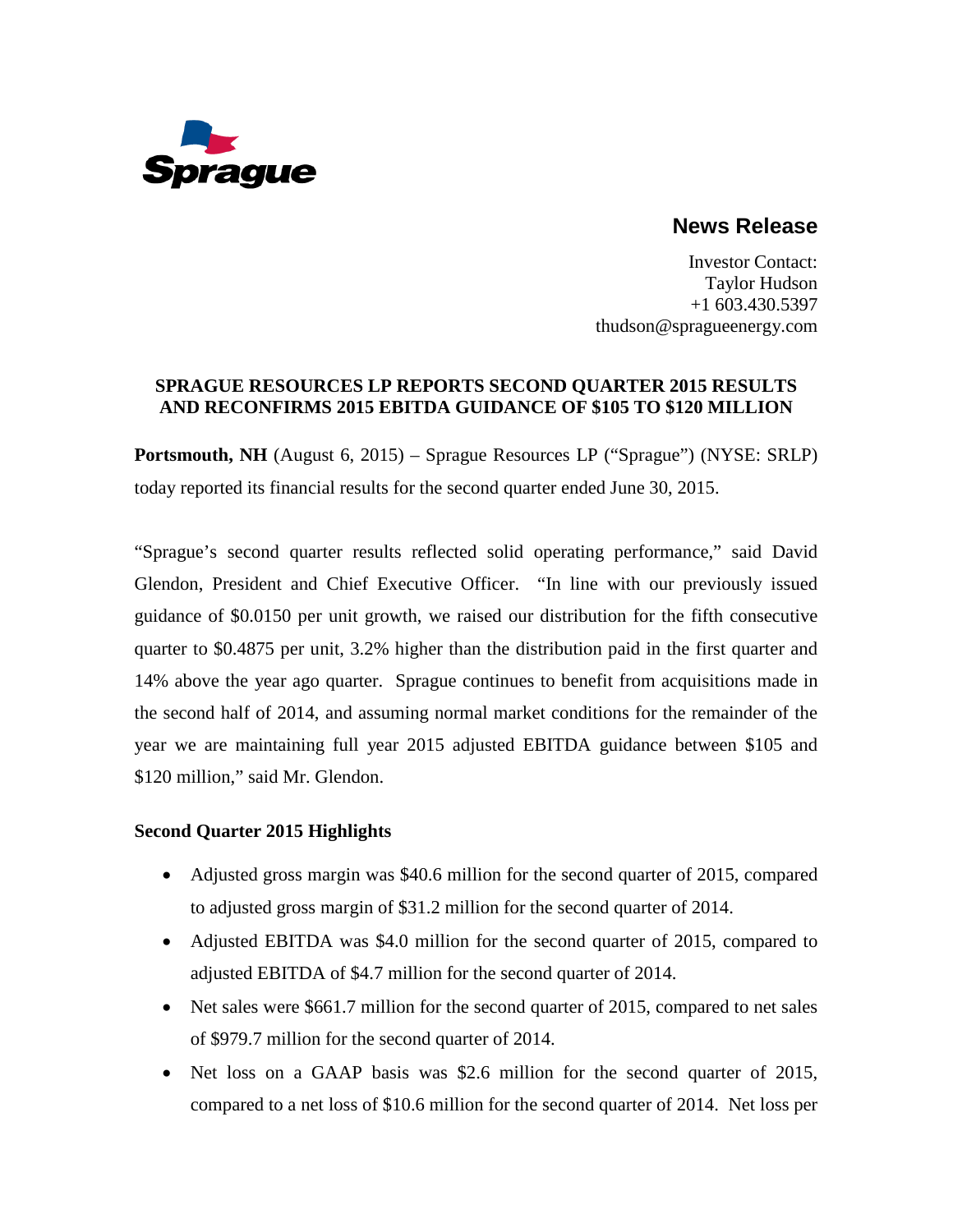fully diluted common unit on a GAAP basis was \$0.12 in the second quarter of 2015.

EBITDA, adjusted EBITDA, and adjusted gross margin are not prepared in accordance with United States generally accepted accounting principles ("GAAP"), and are discussed in greater detail below under "Non-GAAP Financial Measures." Readers should refer to the financial tables provided in this news release for reconciliation to the most comparable GAAP financial measures for the three months ended June 30, 2015.

# **Refined Products**

- Volumes in the Refined Products segment declined 6% to 289.1 million gallons in the second quarter of 2015, compared to 306.1 million gallons in the second quarter of 2014.
- Adjusted gross margin in the Refined Products segment increased \$7.8 million, or 43%, to \$25.9 million in the second quarter of 2015, compared to \$18.2 million in the second quarter of 2014.

"Sprague's Refined Products business segment posted an impressive 43% year-over-year quarterly increase in adjusted gross margin," said Mr. Glendon. "Contribution from our 2014 Castle acquisition, improved margin performance in Kildair's refined products business, and a more favorable market structure for holding inventory relative to last year all drove our results higher. While a reduction in residual fuel export cargoes at Kildair was primarily responsible for an overall volume decline, the addition of our Bronx, NY terminal to Sprague's network increased total distillate volumes."

#### **Natural Gas**

- Natural Gas segment volumes increased 6% to 12.2 Bcf in the second quarter of 2015, compared to 11.5 Bcf in the second quarter of 2014.
- Natural Gas adjusted gross margin decreased to \$1.3 million for the second quarter of 2015, compared to \$2.7 million for the second quarter of 2014.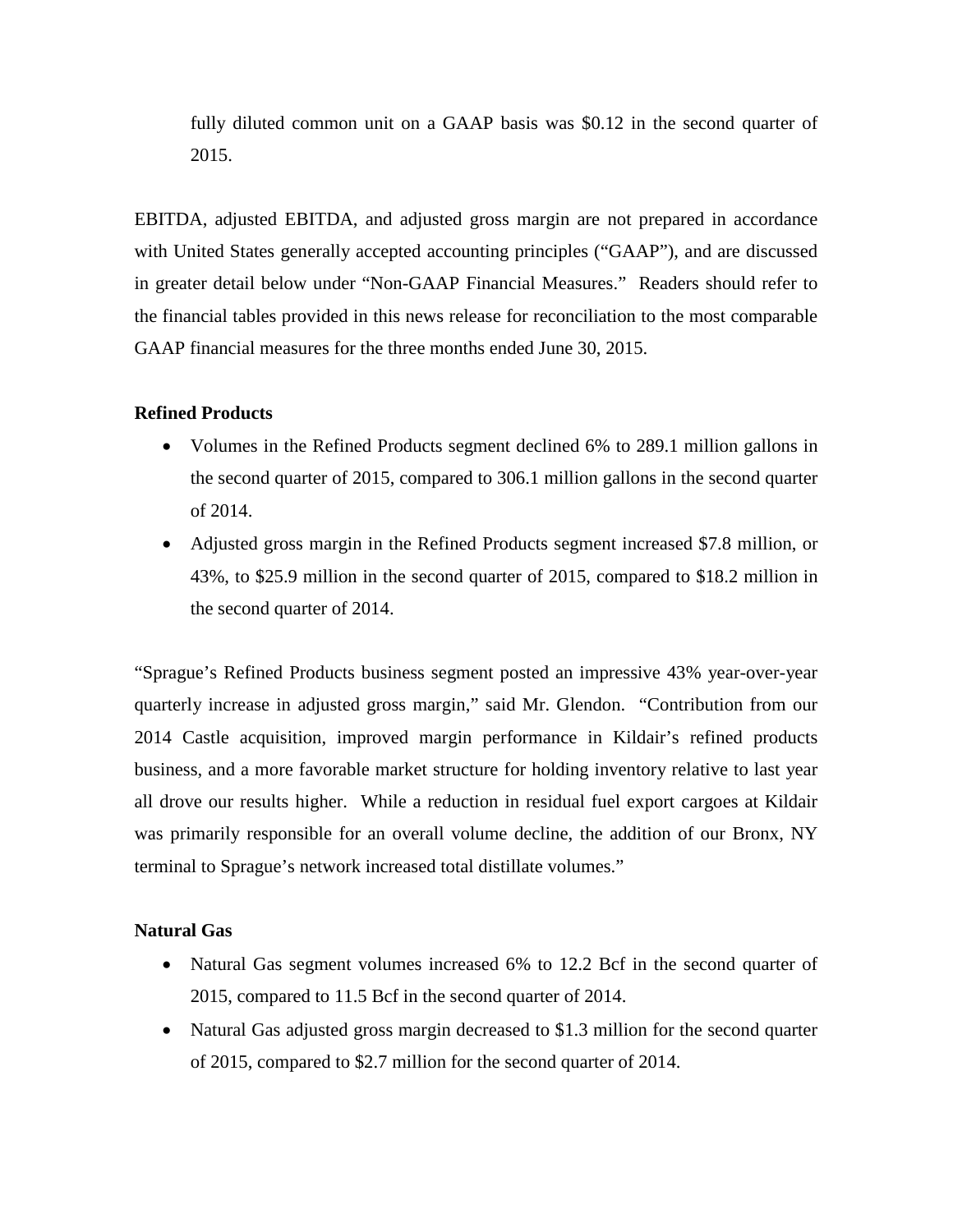"Sprague's Natural Gas business segment continued to post higher sales volumes relative to the year ago quarter as a result of our purchase of Metromedia Energy in 2014. Adjusted gross margin declined by \$1.4 million quarter-over-quarter due to widening credit spreads on our forward contracts and fewer optimization opportunities early in the quarter compared to last year," reported Mr. Glendon.

#### **Materials Handling**

• Materials Handling adjusted gross margin increased by \$2.7 million, or 30%, to \$11.7 million for the second quarter of 2015, compared to \$9.0 million for the second quarter of 2014.

"Increases in windmill component handling revenues, a full quarter of Kildair's crude storage and handling activity, and asphalt storage contracts acquired from Castle Oil in 2014 all combined to generate a 30% quarter-over-quarter increase in Sprague's Materials Handling adjusted gross margin," said Mr. Glendon.

On July 29, 2015, the Board of Directors of Sprague's general partner, Sprague Resources GP LLC, announced its fifth consecutive distribution increase and approved a cash distribution of \$0.4875 per unit for the quarter ended June 30, 2015, representing a 3.2% increase over the distribution declared for the quarter ended March 31, 2015. The distribution will be paid on August 14, 2015 to unitholders of record as of the close of business on August 10, 2015.

"I continue to be pleased with Sprague's financial performance this year and the efforts of each employee that have made it possible," concluded Mr. Glendon.

### **Financial Results Conference Call**

Management will review Sprague's second quarter 2015 financial results in a teleconference call for analysts and investors today, August 6, 2015.

Date and Time: August 6, 2015 at 10:00 AM ET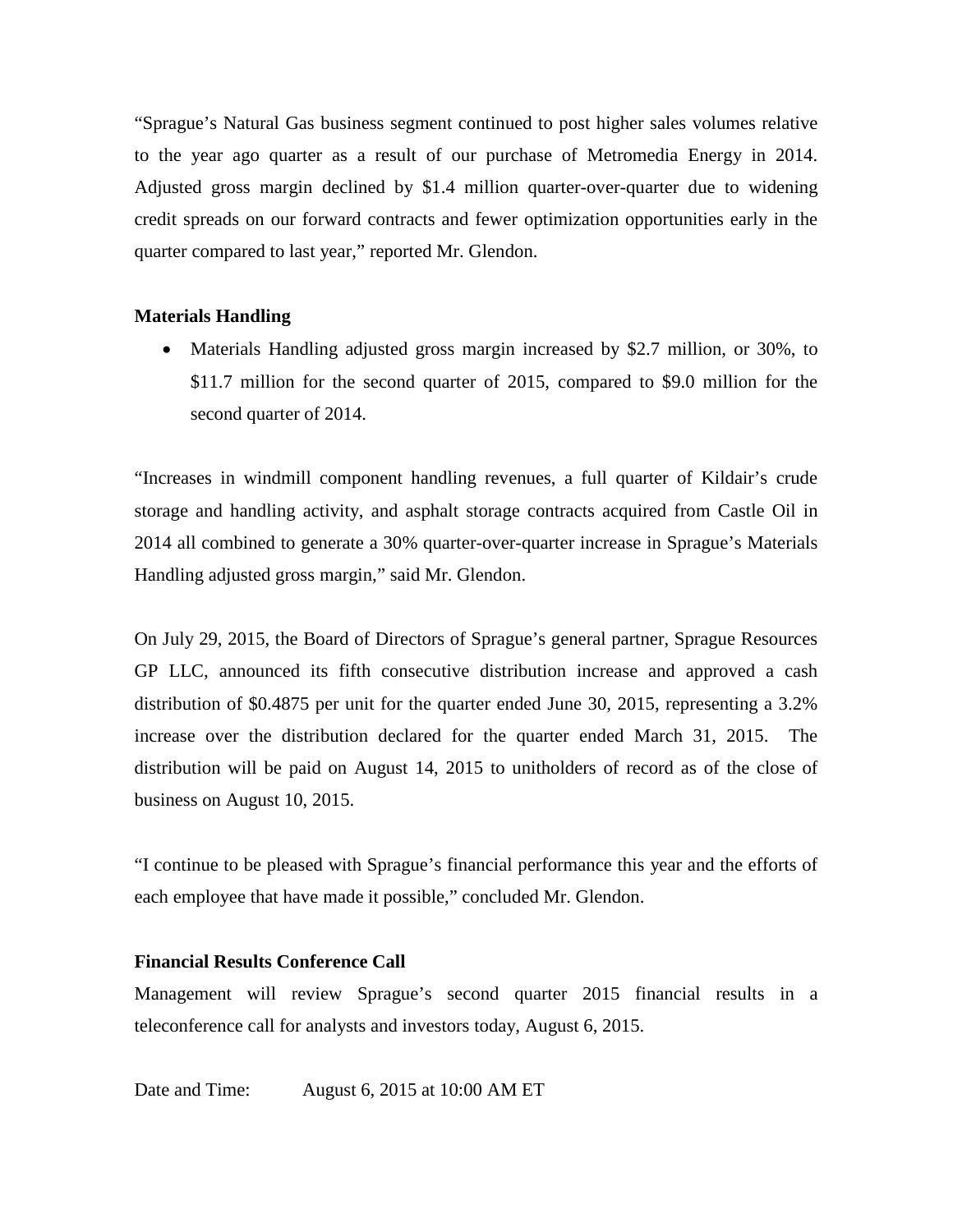| Dial-in numbers:           | (866) 516-2130 (U.S. and Canada) |
|----------------------------|----------------------------------|
|                            | $(678)$ 509-7612 (International) |
| <b>Participation Code:</b> | 91102849                         |

The call will also be webcast live and archived on the investor relations section of Sprague's website, [www.spragueenergy.com.](http://www.spragueenergy.com/)

# **About Sprague Resources LP**

Sprague Resources LP is a master limited partnership engaged in the purchase, storage, distribution and sale of refined petroleum products and natural gas. Sprague also provides storage and handling services for a broad range of materials.

# **Non-GAAP Financial Measures**

EBITDA, adjusted EBITDA, and adjusted gross margin are used as supplemental financial measures by management and external users of Sprague's financial statements, such as investors, commercial banks, trade suppliers and research analysts, to assess:

- The financial performance of Sprague's assets, operations and return on capital without regard to financing methods, capital structure or historical cost basis;
- The ability of Sprague's assets to generate cash sufficient to pay interest on its indebtedness and make distributions to its equity holders;
- The viability of acquisitions and capital expenditure projects;
- The market value of its inventory and natural gas transportation contracts for financial reporting to its lenders, as well as for borrowing base purposes; and
- Repeatable operating performance that is not distorted by non-recurring items or market volatility.

Sprague defines EBITDA as net income before interest, income taxes, depreciation and amortization. Sprague defines adjusted EBITDA as EBITDA increased by unrealized hedging losses and decreased by unrealized hedging gains, in each case with respect to refined products and natural gas inventory and natural gas transportation contracts.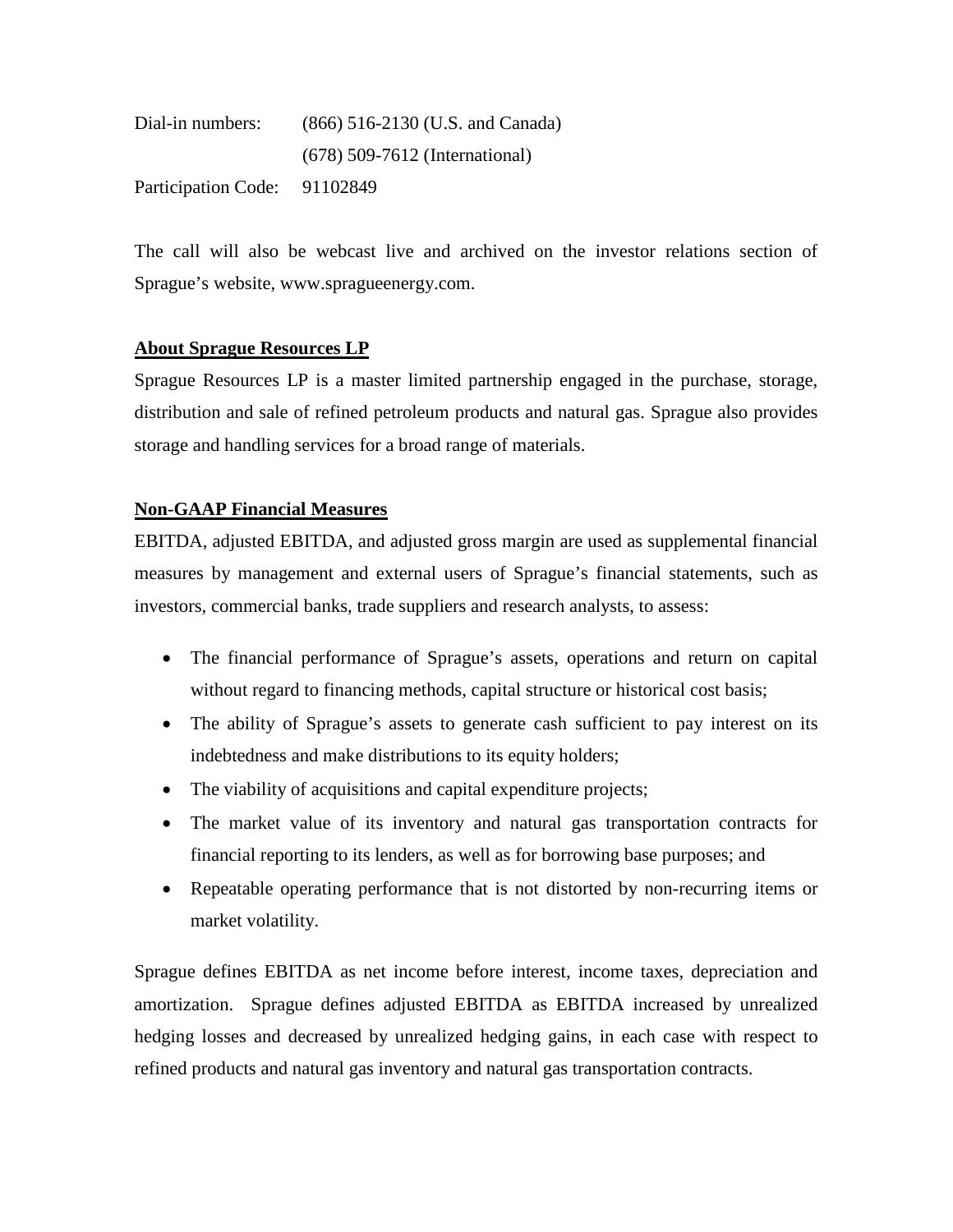Sprague defines adjusted gross margin as net sales less cost of products sold (exclusive of depreciation and amortization) increased by unrealized hedging losses and decreased by unrealized hedging gains, in each case with respect to refined products and natural gas inventory and natural gas transportation contracts.

EBITDA, adjusted EBITDA, and adjusted gross margin are not prepared in accordance with GAAP. These measures should not be considered as alternatives to net income, income from operations, cash flows from operating activities or any other measure of financial performance or liquidity presented in accordance with GAAP.

#### **Forward Looking Statements**

This press release may include forward-looking statements. These forward-looking statements involve risks and uncertainties that could cause actual results to differ from the results predicted. When considering these forward-looking statements, you should keep in mind the risk factors and other cautionary statements in Sprague's filings with the United States Securities and Exchange Commission (the "SEC"), including those set forth under Item 1A, "Risk Factors" of Sprague's Annual Report on Form 10-K, and any subsequent reports Sprague files with the SEC. You are cautioned not to place undue reliance on these forward-looking statements. Sprague undertakes no obligation and does not intend to update these forward-looking statements to reflect events or circumstances occurring after this press release.

(Financial Tables Below)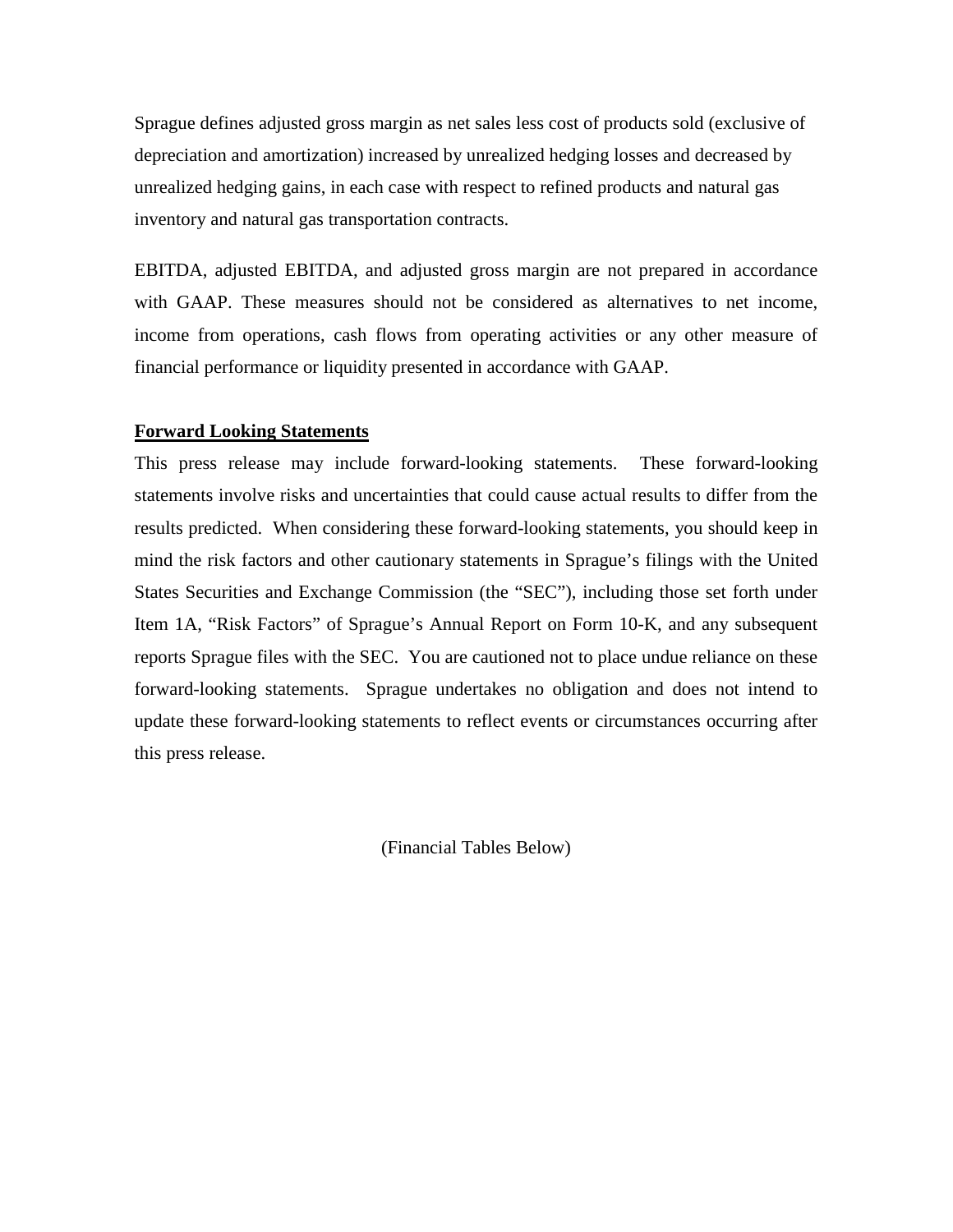|                                                                                                                    | <b>Sprague Resources LP</b>                                 |           |    |              |                                  |             |              |             |  |
|--------------------------------------------------------------------------------------------------------------------|-------------------------------------------------------------|-----------|----|--------------|----------------------------------|-------------|--------------|-------------|--|
| Volume, Net Sales and Adjusted Gross Margin by Segment<br>Three Months and Six Months Ended June 30, 2015 and 2014 |                                                             |           |    |              |                                  |             |              |             |  |
|                                                                                                                    | <b>Three Months Ended June 30,</b>                          |           |    |              | <b>Six Months Ended June 30,</b> |             |              |             |  |
|                                                                                                                    | 2015                                                        |           |    | $2014^{(1)}$ |                                  | 2015        | $2014^{(1)}$ |             |  |
|                                                                                                                    | (unaudited)<br>(unaudited)<br>(\$ and volumes in thousands) |           |    | (unaudited)  | (unaudited)                      |             |              |             |  |
| <b>Volumes:</b>                                                                                                    |                                                             |           |    |              |                                  |             |              |             |  |
|                                                                                                                    |                                                             | 289,086   |    | 306,096      |                                  | 1.015.518   |              | 894,852     |  |
|                                                                                                                    |                                                             | 12,218    |    | 11,493       |                                  | 32.231      |              | 27,989      |  |
|                                                                                                                    |                                                             | 484       |    | 525          |                                  | 1.069       |              | 1.219       |  |
|                                                                                                                    |                                                             | 49,980    |    | 45,360       |                                  | 124,740     |              | 112,182     |  |
| <b>Net Sales:</b>                                                                                                  |                                                             |           |    |              |                                  |             |              |             |  |
|                                                                                                                    |                                                             | 578,851   | s  | 898,667      | \$                               | 2,010,696   | \$           | 2,743,640   |  |
|                                                                                                                    |                                                             | 66,558    |    | 67.342       |                                  | 213,237     |              | 201,682     |  |
|                                                                                                                    |                                                             | 11,694    |    | 8.999        |                                  | 21,878      |              | 17,078      |  |
|                                                                                                                    |                                                             | 4,640     |    | 4.653        |                                  | 14.290      |              | 11,960      |  |
|                                                                                                                    |                                                             | 661,743   | S. | 979,661      | \$                               | 2,260,101   | \$           | 2,974,360   |  |
| Adjusted Gross Margin: (2)                                                                                         |                                                             |           |    |              |                                  |             |              |             |  |
|                                                                                                                    |                                                             | 25.943    | s  | 18.162       | s                                | 92.249      | \$           | 69.692      |  |
|                                                                                                                    |                                                             | 1.316     |    | 2.666        |                                  | 36.133      |              | 38,010      |  |
|                                                                                                                    |                                                             | 11,688    |    | 8,993        |                                  | 21,872      |              | 17,070      |  |
|                                                                                                                    |                                                             | 1.641     |    | 1.352        |                                  | 4.624       |              | 2.688       |  |
|                                                                                                                    |                                                             | 40.588    | S. | 31,173       | \$                               | 154,878     | \$           | 127,460     |  |
| <b>Calculation of Adjusted Gross Margin:</b>                                                                       |                                                             |           |    |              |                                  |             |              |             |  |
|                                                                                                                    |                                                             | 661.743   | s  | 979.661      | \$                               | 2,260,101   | \$           | 2,974,360   |  |
| Less cost of products sold (exclusive of depreciation and amortization)                                            |                                                             | (616.059) |    | (953.788)    |                                  | (2,106,432) |              | (2,818,207) |  |
|                                                                                                                    |                                                             | 2,143     |    | (759)        |                                  | 5,677       |              | (6,625)     |  |
| Add: unrealized (gain) loss on natural gas transportation contracts                                                |                                                             | (7,239)   |    | 6,059        |                                  | (4, 468)    |              | (22.068)    |  |
|                                                                                                                    |                                                             | 40.588    | S  | 31.173       | S.                               | 154,878     | S            | 127,460     |  |

1) On December 9, 2014, the Partnership acquired all of the equity interests in Kildair through the acquisition of the equity interests of Kildair's parent Sprague Canadian Properties LLC.<br>As the acquisition of Kildair by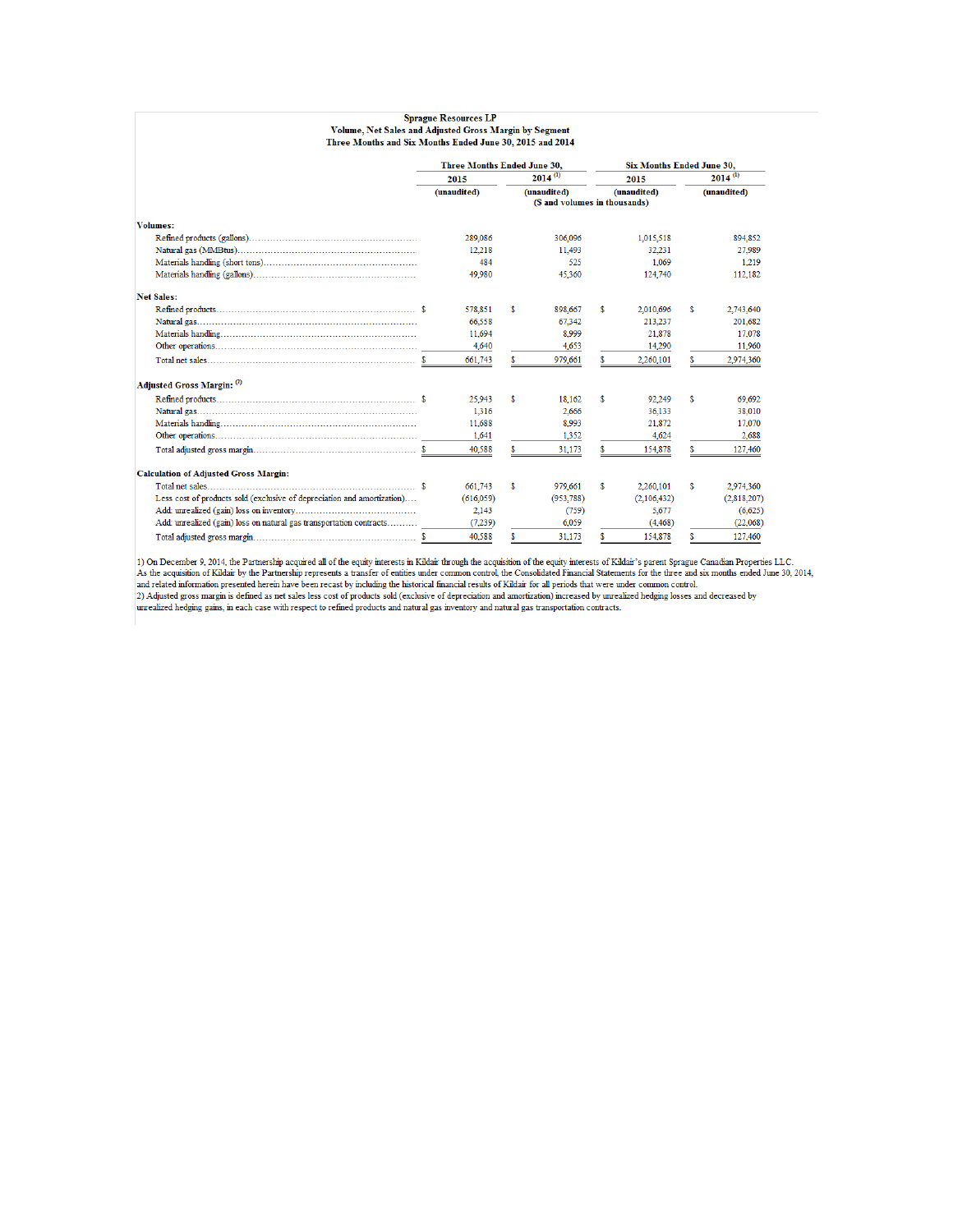|                                                                     | <b>Three Months Ended June 30,</b> |             |     |                          | <b>Six Months Ended June 30,</b> |             |     |              |  |
|---------------------------------------------------------------------|------------------------------------|-------------|-----|--------------------------|----------------------------------|-------------|-----|--------------|--|
|                                                                     |                                    | 2015        |     | $2014^{(1)}$             |                                  | 2015        |     | $2014^{(1)}$ |  |
|                                                                     |                                    | (unaudited) |     | (unaudited)              |                                  | (unaudited) |     | (unaudited)  |  |
|                                                                     | (\$ in thousands)                  |             |     |                          | (\$ in thousands)                |             |     |              |  |
| <b>Statement of Operations Data:</b>                                |                                    |             |     |                          |                                  |             |     |              |  |
|                                                                     |                                    | 661,743     | \$  | 979.661                  | \$                               | 2.260,101   | \$  | 2.974.360    |  |
| Operating costs and expenses:                                       |                                    |             |     |                          |                                  |             |     |              |  |
| Cost of products sold (exclusive of depreciation and amortization)  |                                    | 616,059     |     | 953.788                  |                                  | 2,106,432   |     | 2,818,207    |  |
|                                                                     |                                    | 17.641      |     | 15.358                   |                                  | 36.524      |     | 32.196       |  |
|                                                                     |                                    | 18,918      |     | 11.124                   |                                  | 51.299      |     | 38,535       |  |
|                                                                     |                                    | 5,185       |     | 4,130                    |                                  | 10,177      |     | 8,085        |  |
|                                                                     |                                    | 657,803     |     | 984,400                  |                                  | 2,204,432   |     | 2,897,023    |  |
|                                                                     |                                    | 3,940       |     | (4,739)                  |                                  | 55,669      |     | 77,337       |  |
|                                                                     |                                    | ÷.          |     | $\overline{\phantom{a}}$ |                                  | 514         |     |              |  |
|                                                                     |                                    | 117         |     | 167                      |                                  | 229         |     | 277          |  |
|                                                                     |                                    | (6, 459)    |     | (6, 713)                 |                                  | (14,225)    |     | (14, 729)    |  |
|                                                                     |                                    | (2,402)     |     | (11.285)                 |                                  | 42,187      |     | 62,885       |  |
|                                                                     |                                    | (148)       |     | 681                      |                                  | (798)       |     | (357)        |  |
|                                                                     |                                    | (2,550)     |     | (10,604)                 |                                  | 41,389      |     | 62,528       |  |
|                                                                     |                                    | $\omega$    |     | 1.110                    |                                  | L.          |     | 3.313        |  |
|                                                                     |                                    | (49)        |     | $\sim$                   |                                  | (49)        |     | $\sim$ $-$   |  |
|                                                                     |                                    | (2, 599)    | \$. | (9, 494)                 | S                                | 41,340      | \$. | 65,841       |  |
|                                                                     |                                    |             |     |                          |                                  |             |     |              |  |
| Net (loss) income per limited partner unit:                         |                                    |             |     |                          |                                  |             |     |              |  |
| Common - basic                                                      | Ś                                  | (0.12)      | Ŝ   | (0.47)                   | S                                | 197         | S   | 3.27         |  |
| Common - diluted                                                    | \$.                                | (0.12)      | \$  | (0.47)                   | \$                               | 1.93        | \$  | 3.27         |  |
| Subordinated - basic and diluted                                    | Ś                                  | (0.12)      | S   | (0.47)                   | S                                | 1.97        | S   | 3.27         |  |
| Units used to compute net (loss) income per limited partner unit:   |                                    |             |     |                          |                                  |             |     |              |  |
| Common - basic                                                      |                                    | 10,999,848  |     | 10,091,388               |                                  | 10,947,890  |     | 10,081,840   |  |
| Common - diluted                                                    |                                    | 10.999.848  |     | 10.091.388               |                                  | 11.174.910  |     | 10.084.821   |  |
| Subordinated - basic and diluted                                    |                                    | 10,071,970  |     | 10,071,970               |                                  | 10,071,970  |     | 10,071,970   |  |
| Reconciliation of net (loss) income to adjusted EBITDA:             |                                    |             |     |                          |                                  |             |     |              |  |
|                                                                     |                                    | (2,550)     | \$  | (10, 604)                | \$                               | 41.389      | S   | 62.528       |  |
| Add/(Deduct):                                                       |                                    |             |     |                          |                                  |             |     |              |  |
|                                                                     |                                    | 6.342       |     | 6.546                    |                                  | 13,996      |     | 14.452       |  |
|                                                                     |                                    | 148         |     | (681)                    |                                  | 798         |     | 357          |  |
|                                                                     |                                    | 5,185       |     | 4,130                    |                                  | 10,177      |     | 8.085        |  |
|                                                                     |                                    | 9.125       | \$  | (609)                    | \$                               | 66.360      | \$  | 85,422       |  |
|                                                                     |                                    | 2,143       |     | (759)                    |                                  | 5,677       |     | (6,625)      |  |
| Add: unrealized (gain) loss on natural gas transportation contracts |                                    | (7,239)     |     | 6,059                    |                                  | (4, 468)    |     | (22.068)     |  |
|                                                                     |                                    | 4.029       | \$  | 4.691                    | \$                               | 67.569      | \$  | 56.729       |  |

**Sprague Resources LP Summary Financial Data** 

1) On December 9, 2014, the Partnership acquired all of the equity interests in Kildair through the acquisition of the equity interests of Kildair's parent Sprague Canadian Properties LLC.<br>As the acquisition of Kildair by

2) EBITDA represents net income before interest, income taxes, depreciation and amortization.

3) Adjusted EBITDA represents EBITDA increased by unrealized hedging losses and decreased by unrealized hedging gains, in each case with respect

to refined products and natural gas inventory and natural gas transportation contracts.